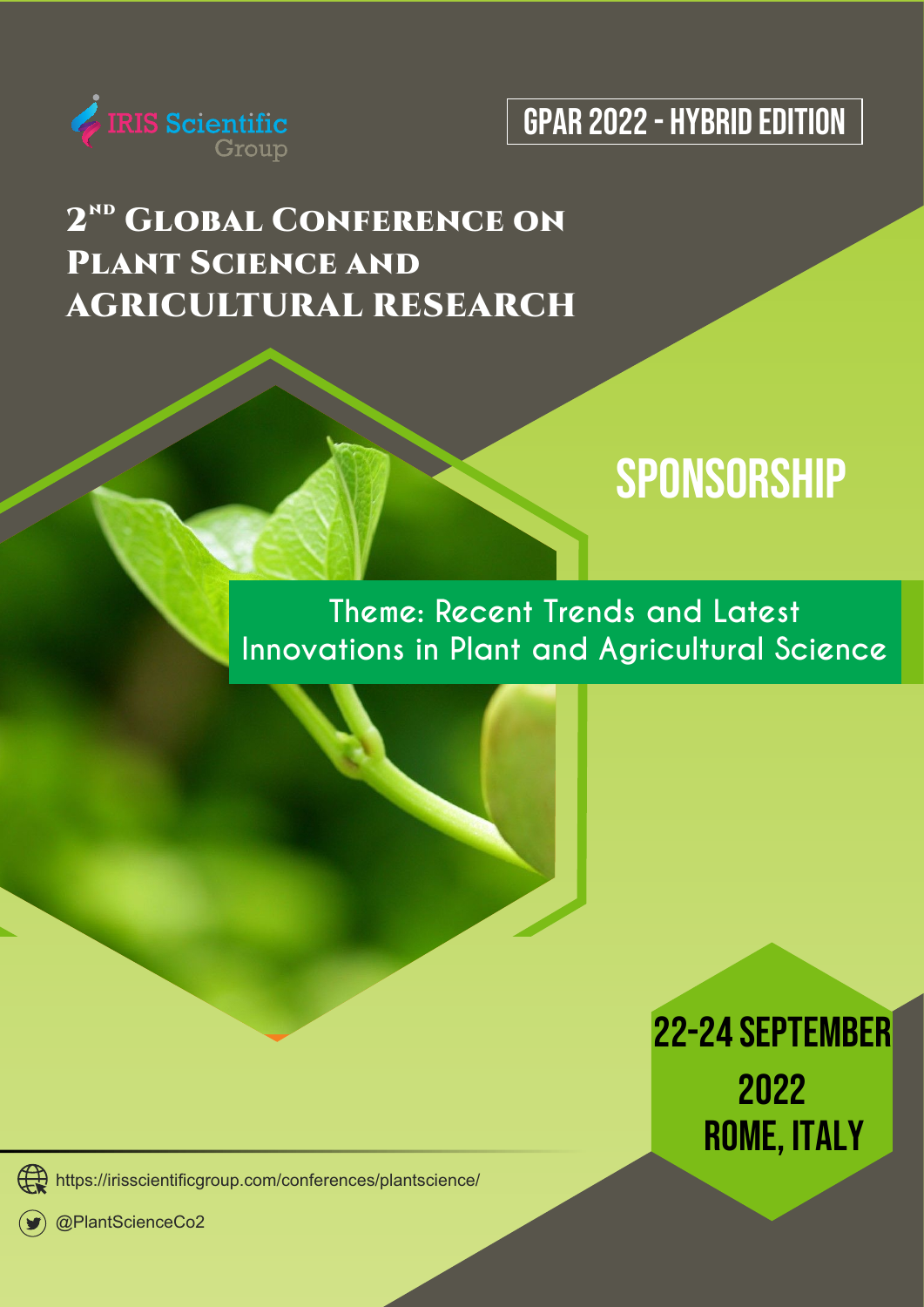## Sponsorship

**GPAR 2022** is dedicated to offer the most dynamic and inclusive conference featuring the latest innovation and advances in the field of Plant Science.

#### **Connect With Your Target Audience**

Partnering with GPAR 2022 means more than making the right contacts; It means being connected to the right people with the right level of influence, and you are allied with a globally respected organizations and leaders in the Plant Science Research.

#### **70p Reasons to Become a Sponsor/Exhibit at GPAR 2022**

- Increase brand awareness by sponsoring attendee favorites and must-attend events.
- Show your brand's strength to your competition.
- Multiple opportunities for professional networking, concept selling and brand positioning
- Meet new contacts and strengthen key relationships
- Engage in networking opportunities with attendees and speakers
- Increase awareness of your organization among influential plant research decision makers
- Meet clients and new prospects face to face
- Involvement in GPAR 2022 is all about building brand awareness

| <b>SPONSERSHIP TYPES</b>                                                                | <b>PLATINUM</b>                     | <b>GOLD</b>                         | <b>SILVER</b>                       | <b>BRONZE</b>                       | <b>EXHIBITOR</b>                    |
|-----------------------------------------------------------------------------------------|-------------------------------------|-------------------------------------|-------------------------------------|-------------------------------------|-------------------------------------|
| Cost (USD)                                                                              | \$7500                              | \$6000                              | \$5000                              | \$3000                              | \$2500                              |
| Complimentary registrations for all<br>days Complimentary registrations for<br>all days | 8                                   | 6                                   | 4                                   | 2                                   | $\mathbf{1}$                        |
| <b>Exhibitor Booths</b>                                                                 | $\overline{2}$                      | $\mathbf{1}$                        | $\overline{1}$                      | $\mathbf{1}$                        | $\mathbf{1}$                        |
| <b>Booth Size</b>                                                                       | 3mt x 3mt                           | 3mt x 3mt                           | 3mt x 3mt                           | 3mt x 3mt                           | 3mt x 3mt                           |
| Logo in Conference Programme                                                            | Prominent logo                      | Medium logo                         | Medium logo                         | Small logo                          | Small logo                          |
| Logo on conference website                                                              | Logo and link to<br>sponsor website | Logo and link to<br>sponsor website | Logo and link to<br>sponsor website | Logo and link to<br>sponsor website | Logo and link to<br>sponsor website |
| Logo on conference materials                                                            | Prominent logo                      | Prominent logo                      | n/a                                 | n/a                                 | n/a                                 |
| Promotional material in delegate<br>bags                                                | <b>Yes</b>                          | <b>Yes</b>                          | <b>Yes</b>                          | <b>Yes</b>                          | n/a                                 |
| About Company Ad in Conference<br><b>Proceedings</b>                                    | One full page                       | One full Page                       | <b>Half Page</b>                    | Half page                           | Half page                           |
| Conference signage                                                                      | <b>Two</b>                          | One                                 | n/a                                 | n/a                                 | n/a                                 |
| Showcase a video during conference<br>break timings                                     | <b>Yes</b>                          | Yes                                 | <b>Yes</b>                          | <b>Yes</b>                          | <b>Yes</b>                          |
| Social media mentions                                                                   | <b>Yes</b>                          | <b>Yes</b>                          | <b>Yes</b>                          | <b>Yes</b>                          | <b>Yes</b>                          |
| <b>Certificate of Appreciation</b>                                                      | Yes                                 | <b>Yes</b>                          | Yes                                 | <b>Yes</b>                          | <b>Yes</b>                          |

#### **Other Sponsorships**

Conference Bag: \$1500 Organization logo and conference logo on front of bag Conference Lanyard: \$1000 Organization logo on the conference attendee lanyard Conference Program Book: \$1000 Half-page advertisement on back cover of program book Bag Insert: \$1500 Company flyer in Conference bag